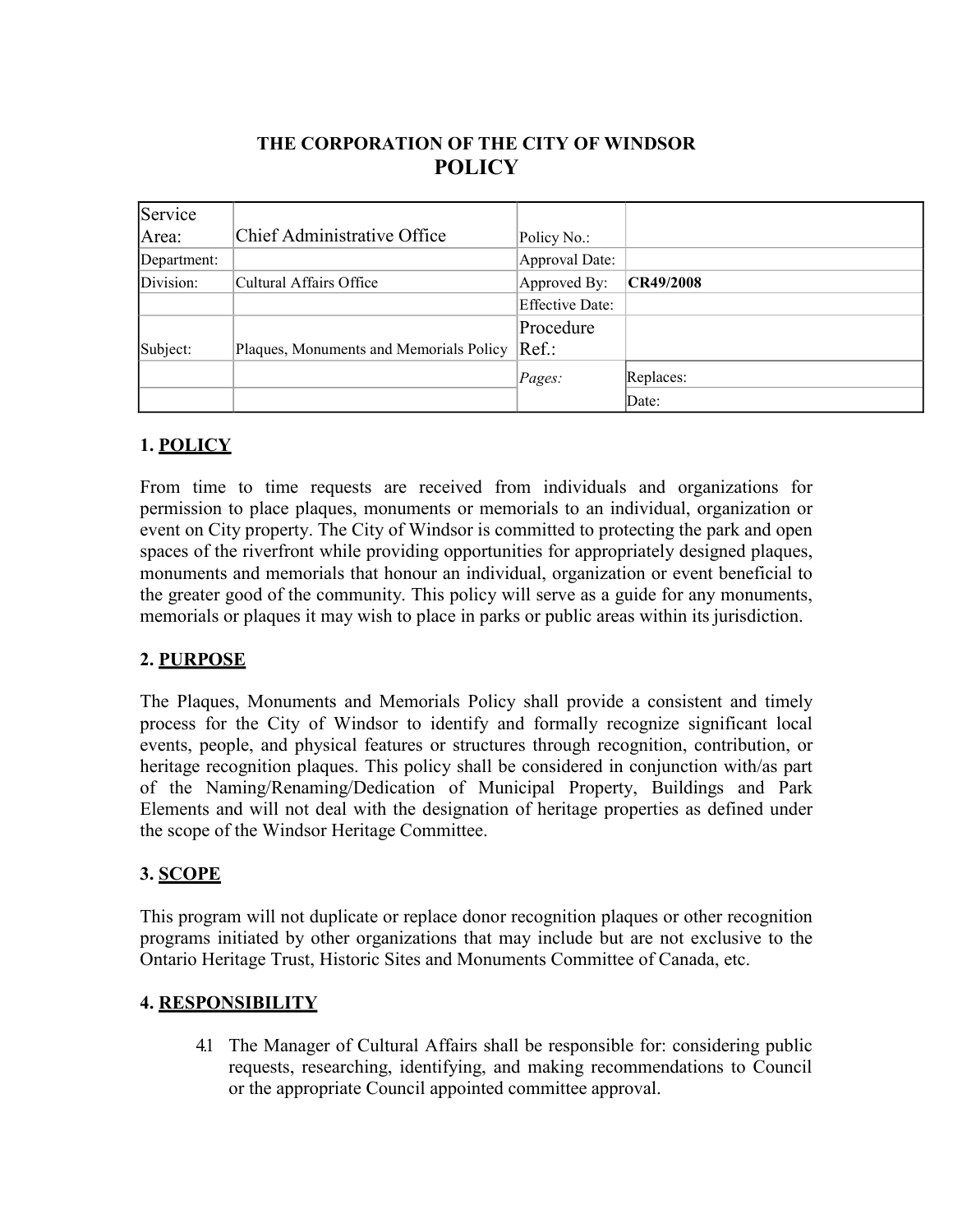4.2 The Manager of Cultural Affairs will work with other departments and partners (as appropriate) to design, acquire, and install approved plaques, monuments and memorials.

## **5. GOVERNING RULES AND REGULATIONS**

#### 5.1 Memorials and Monuments

- 5.1.1 Donors of memorials or monuments are asked to consider the primary uses of public open space in their request for a location or suitable site. While appropriate memorials or monuments may enrich a park experience for park users, public open space is also a very precious commodity, and monuments, memorials and plaques should be carefully reviewed to balance these two public benefits to protect the greater good.
- 5.1.2 The quality of timelessness should be considered in the significance of the individual, community or event being memorialized. Memorial or monument proposals should represent the values of the community and be mindful of future generations.
- 5.13 Memorial or monument proposals honouring individuals or a personal event should be represented in a form that has a broader community interest and moves the viewer to a special experience. Examples such as community parks, landscaped gardens and plazas, sculpture and art works, plaques about history or the environment, poetry, fountains, park benches, site furnishings, etc.
- 5.1.4 It is recognized that a particular location may reach a saturation point and it would then be appropriate to consider limitations or a moratorium of future memorial or monument installations at a particular location or area.
- 5.1.5 Maintenance concerns should be a primary consideration, with adequate provision made for continued future maintenance. In all cases, permanent memorials or monuments should be made from durable material that will stand up over time.
- 5.1.6 Unless otherwise agreed, the donors of the proposed memorial are required to pay for design, manufacturing, installation and maintenance to ensure adequate quality of care for the memorial or monument.
- 5.1.7 The City may consider contributing funds to a community monument only when the memorial or monument is for a broad community purpose that marks an event that has broadly affected the community.
- 5.1.8 Improvements made the riverfront or in other areas of the City become the property of the City of Windsor.

#### 52 Plaques: New Structures

5.2.1 Plaques to commemorate the opening of a new municipal structure or to recognize a public-private or public-public partnership will be, at a minimum, in both official languages and contain the following information: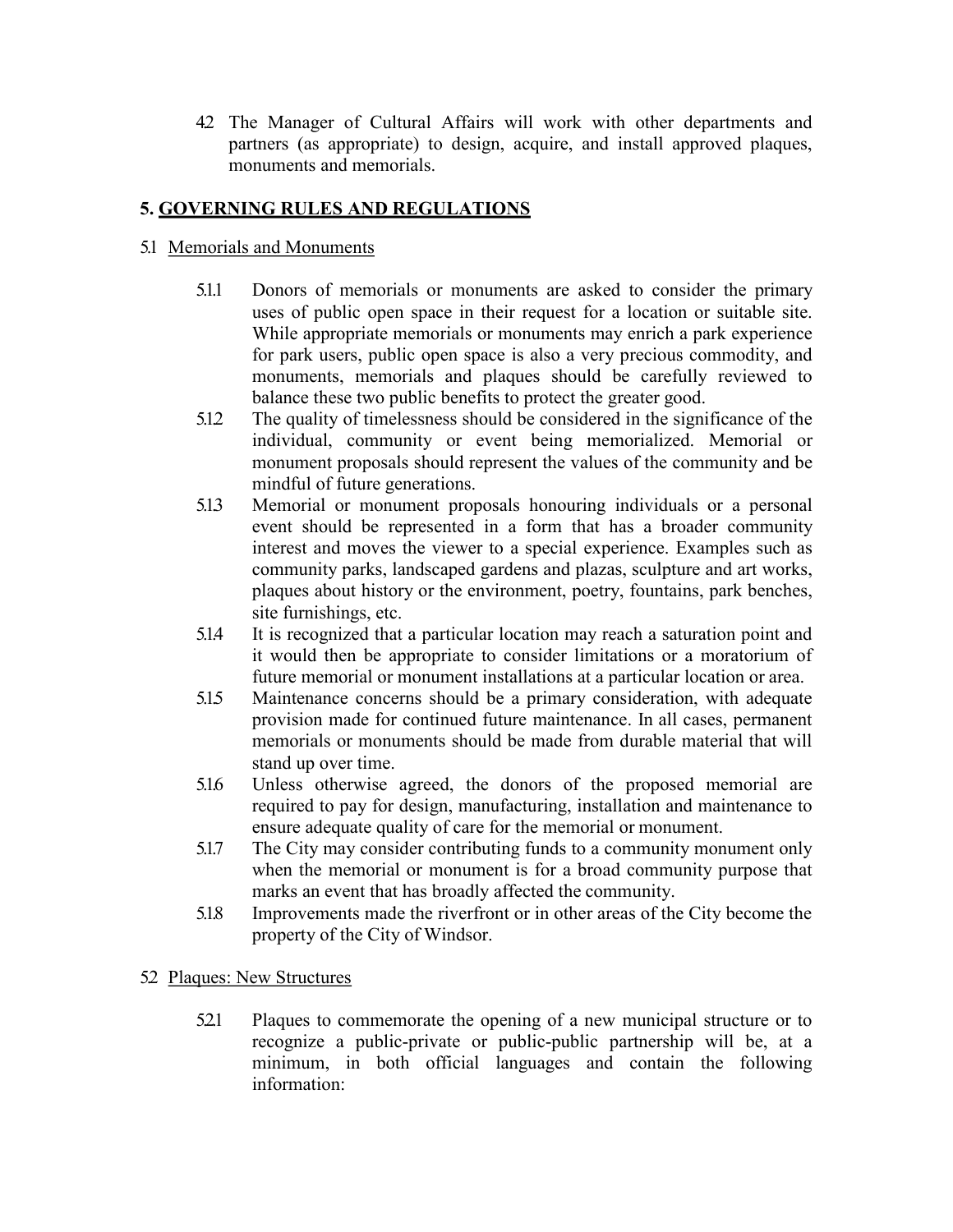- The City of Windsor Coat of Arms or other Council approved corporate symbol
- The name of the project
- An overall statement of the project
- Name of Mayor and Council who approved the project
- Name of Mayor and Council who opened the project upon completion
- Recognition of a Steering Committee or other Board involved in the project
- Name of the agency(s) involved
- Lead Construction Company and Lead Architects
- Recognition line "All dedicated City Employees". City staff will be recognized individually at a Council meeting subsequent to the plaque unveiling.
- Dedication date
- Logos of government agencies that funded the project, if any.

#### 5.3 Points of Interest/Commemorative/Historical Plaques

- 5.3.1 Proposed plaques shall be of interest to the residents of the City of Windsor.
- 5.3.2 The subject of the plaque shall possess an enduring quality.
- 5.3.3 A plaque may commemorate a person or group of persons, an event, significant date or an existing or former structure or physical feature.
- 5.3.4 The proposed subject shall be unique, or at least rare, in the Windsor and in addition, or alternatively, an early example of its kind. Being a first shall not alone be sufficient to confer significance.
- 5.3.5 The plaque shall contribute to the promotion and public awareness of its subject, which shall be appropriate for interpretation by a plaque.
- 5.3.6 The subject of the plaque shall not already have been commemorated either in whole or in part by a nearby plaque or monument that is readily accessible to the public.
- 5.3.7 Any individual or group to be commemorated shall be, in the judgement of the Manager of Cultural Affairs, easily recognizable to the majority of those likely to view the plaque, or, in the case of those long deceased, shall have been so to their contemporaries, and significant enough to merit such an honour. This significance would entail one or more of their having:
	- i) Made an important contribution to the life of the City of Windsor;
	- ii) Been pioneers;
	- iii) Been distinguished in a profession or calling,
	- iv) Been distinguished in public service;
	- v) Benevolence or an act of bravery;
	- vi) Been prominently involved in a significant event or events.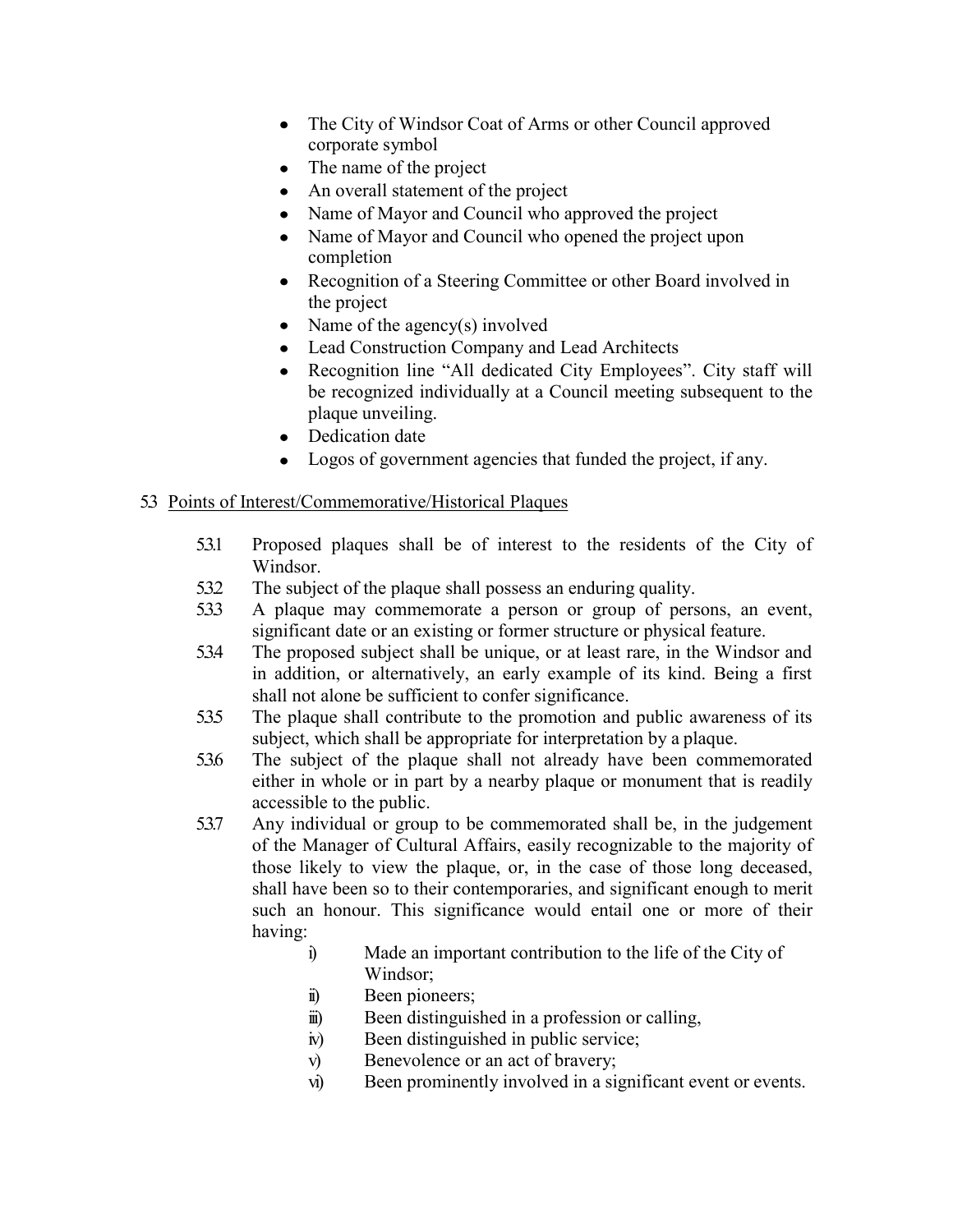- 5.3.8 Events to be subjects of a heritage plaque should normally have occurred at least 30 years ago, and structures or other physical features should normally have existed for 30 years up to the present, or before their disappearance.
- 5.3.9 Events for Recognition Plaques can be current and reflect a significant contribution to an event or by an individual or group
- 5.3.10 Donor recognition plaques are excepted from this policy but require the approval of the Manager of Cultural Affairs as to content and form.
- 5.3.11 Proposed plaques should comply with the City of Windsor's current Sign By-Law as well as any policies affecting the development of any area in the City that is under the auspices of another policy or advisory committee.

#### 5.4 Plaque Description

Plaques erected for the City of Windsor shall be consistent in size, shape, wording, materials, and mounting technique:

- 5.4.1 Plaques shall be sized appropriately to their location.
- 5.4.2 Plaques shall be rectangular in shape.
- 5.4.3 Interpretive or descriptive plaques shall have a maximum of up to150 words in the body of the text.
- 5.4.4 Plaques shall be cast out of bronze, granite or as identified in specific master planning documents such as the Central Riverfront Improvement Plan, etc., or in the case of City Centre Heritage Interpretive Signs, as currently designed.
- 5.4.5 Plaques shall be suitably mounted, either vertically or at an appropriate angle.
- 5.4.6 Plaques shall include the current City of Windsor Coat of Arms or logo.

#### **6.** Approval Process

Applications for a plaque, monument or memorial that are not City initiated projects shall be submitted in accordance with the following procedure:

- 6.1 Applicants must submit a letter to the City Clerk that outlines in sufficient detail the main purpose of the plaque proposal and should include architectural drawings, elevations and proposed location for the plaque, monument or memorial. The letter must include evidence from background research on the subject indicating the relevance for a plaque, monument or memorial.
- 6.2 The City Clerk will forward the applicant's letter and request to the Manager of Cultural Affairs.
- 6.3 Following due consideration and consultation with appropriate Council appointed committees the Manager of Cultural Affairs will make recommendations as part of a staff report that will be forwarded to the